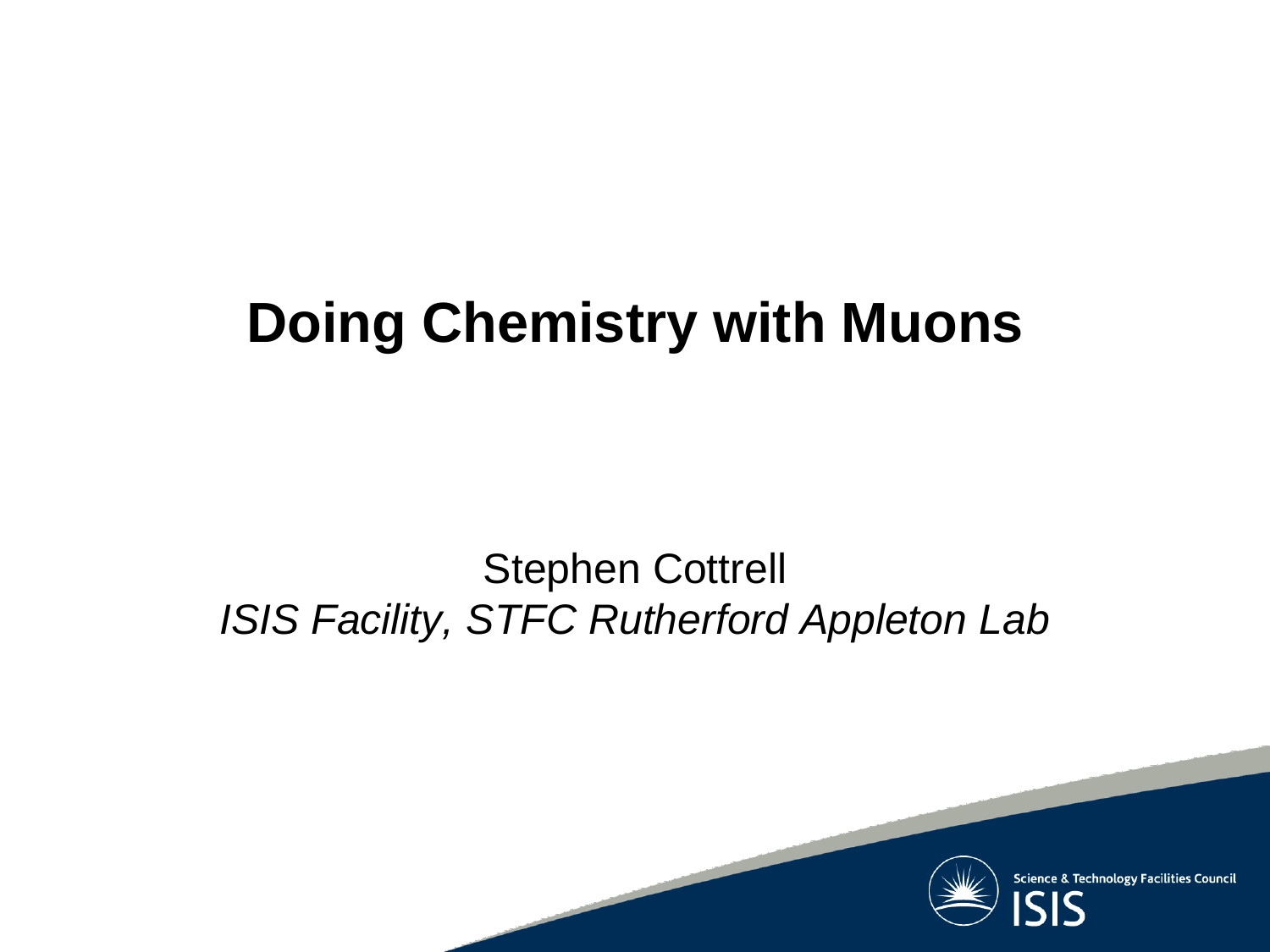# **Outline**

- Muons in materials
- Why do chemistry with muons?
- What we might learn?
- Examples

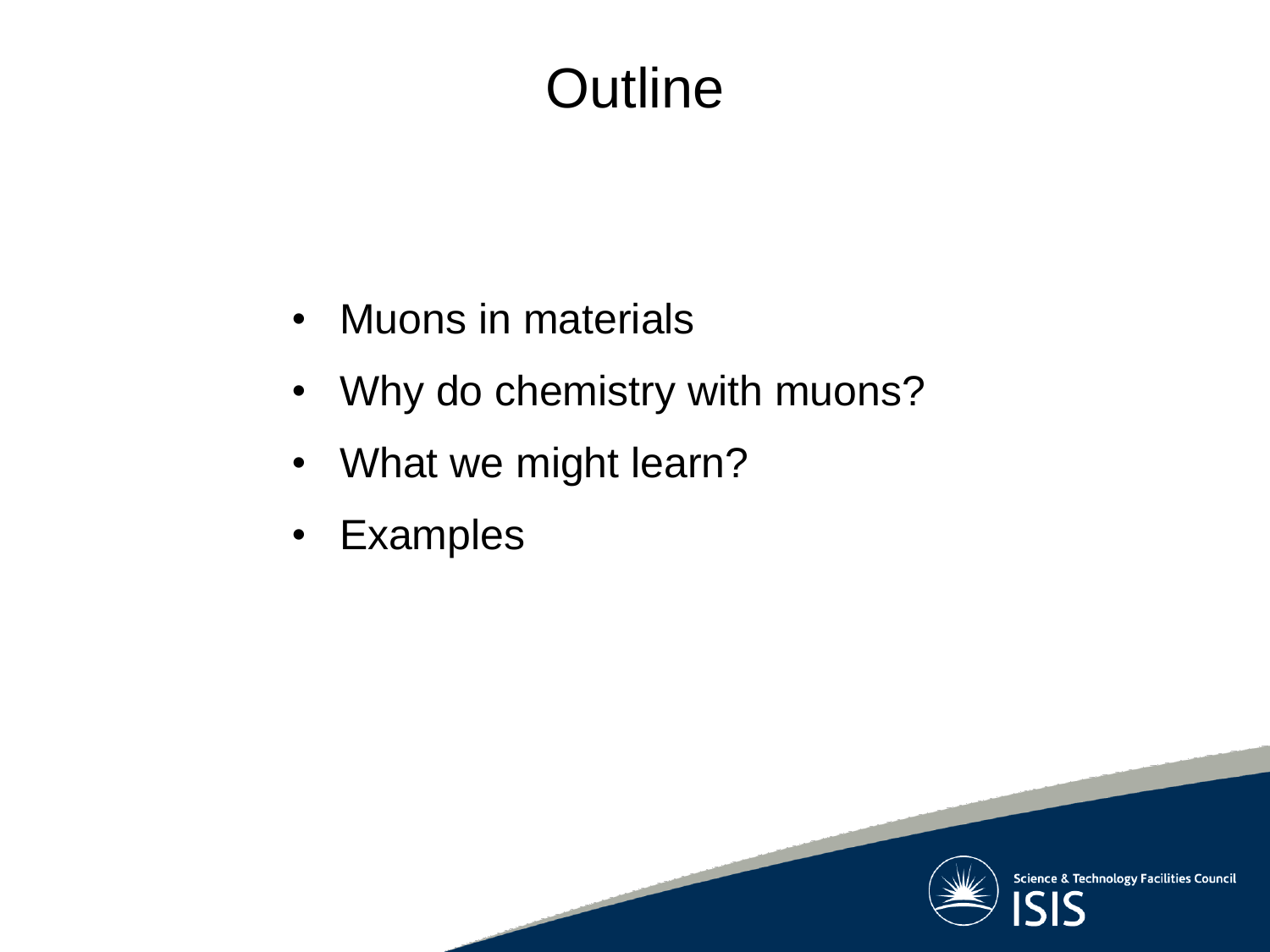### Muons in materials



States formed by fraction of muons on implantation

States often coexist

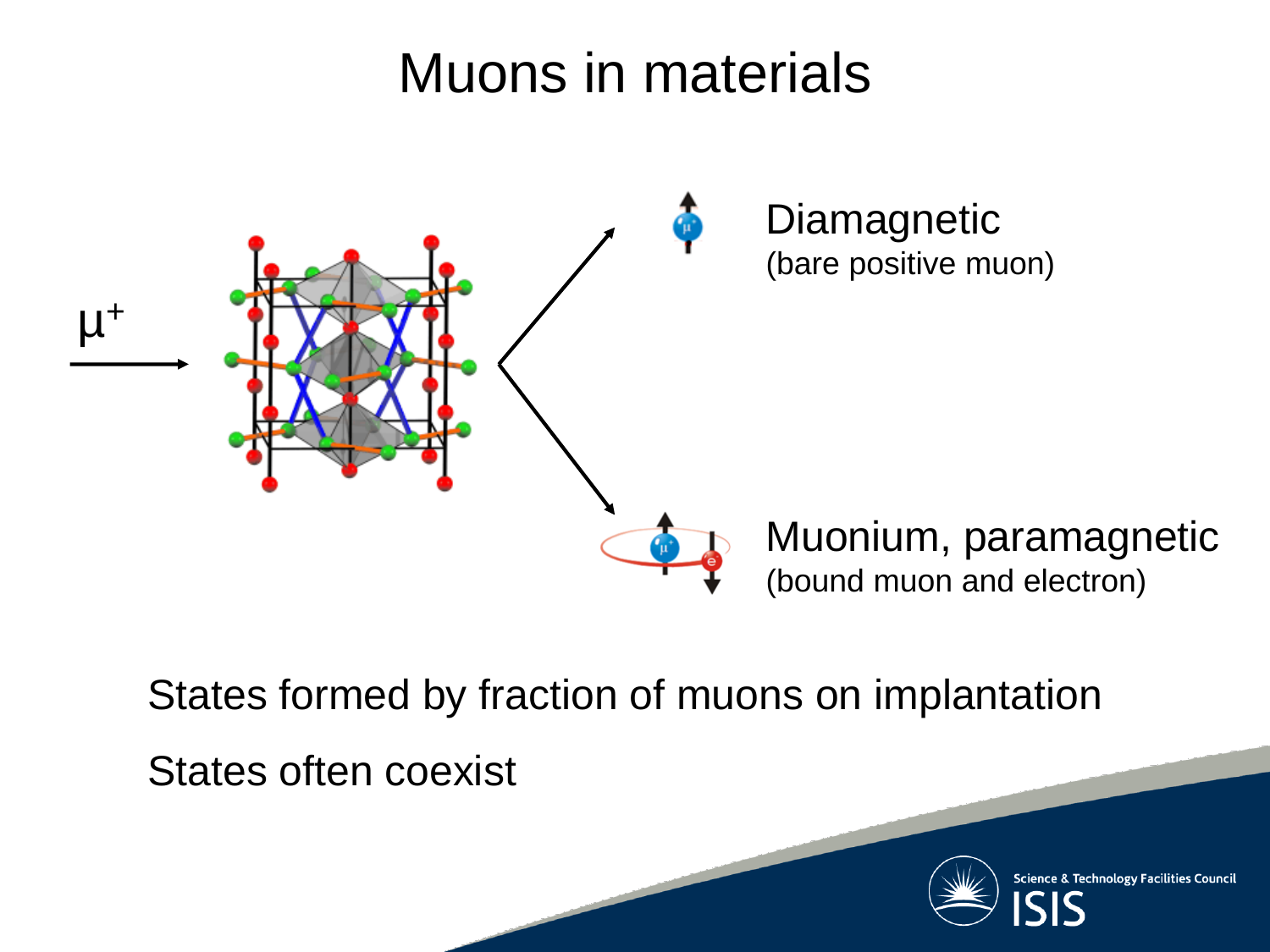# Why do chemistry with Muonium?

- Chemically equivalent to H-atom (similar Bohr radius, ionisation energy and reduced mass)
- Greatly extends isotopic mass comparison  $(m_{\text{M}_{\text{U}}} / m_{\text{H}} \sim 1/9$ ;  $m_{\text{M}_{\text{U}}} / m_{\text{D}} \sim 1/18$ )
- High sensitivity … measurements in extreme dilution (we're detecting the muon decay positron)

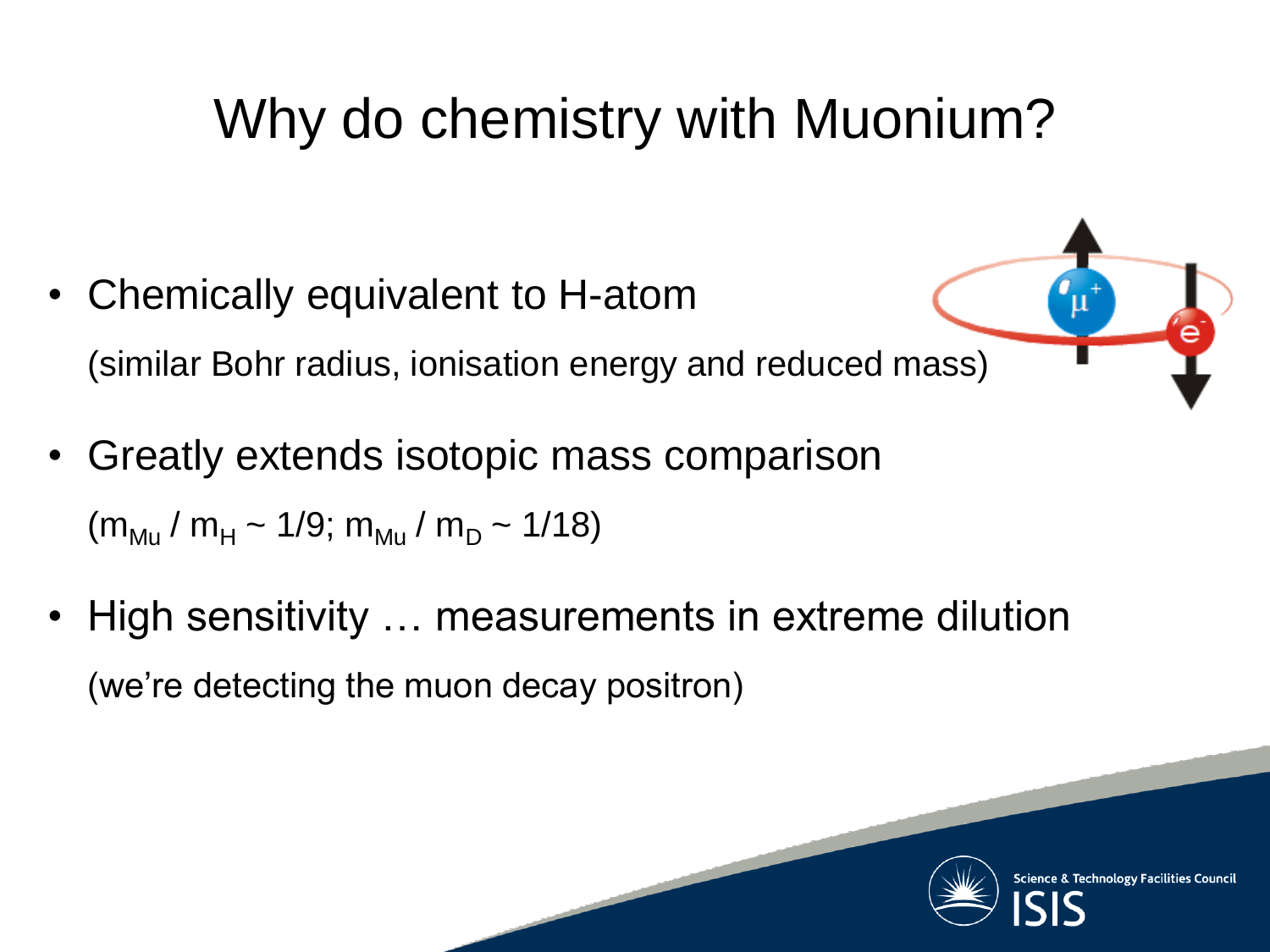#### Chemically equivalent to H-atom …

Mu with undergo the same reactions as an H-atom …

…

Addition: Mu +  $R_2C=CH_2$   $\longrightarrow$   $R_2\text{c}CH_2\text{Mu}$ Abstraction:  $Mu + RX$  MuX + R· Radical Combin.: Mu +  $\cdot$ OH  $\longrightarrow$  MuOH E- transfer:  $Mu + X^{n+}$   $\longrightarrow$   $u^{+} + X^{(n-1)+}$ 

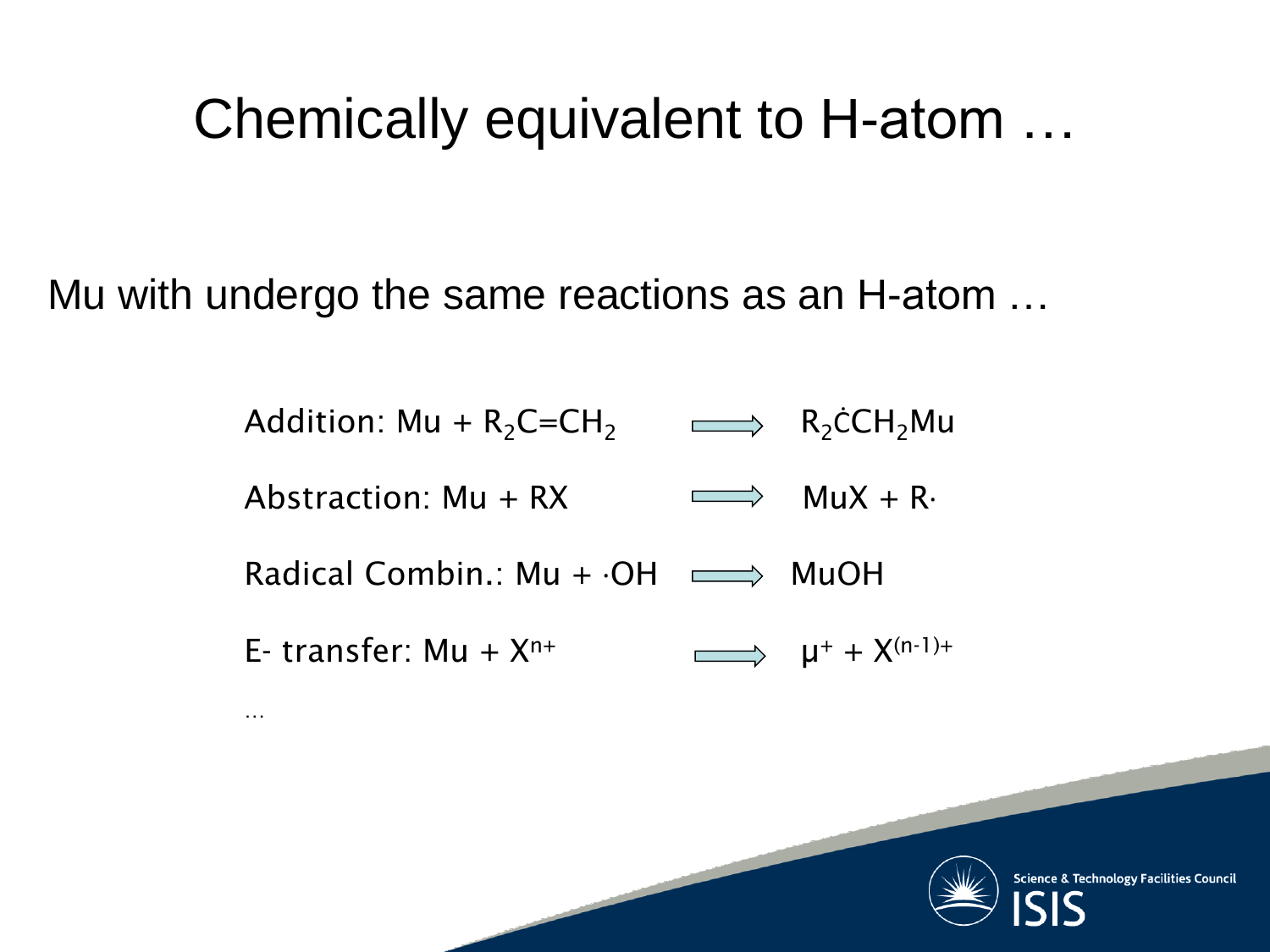#### Addition Reactions …



Hyperfine coupling (hfc),  $A_\mu$  and  $A_\rho$ , makes for an **extremely sensitive probe** species

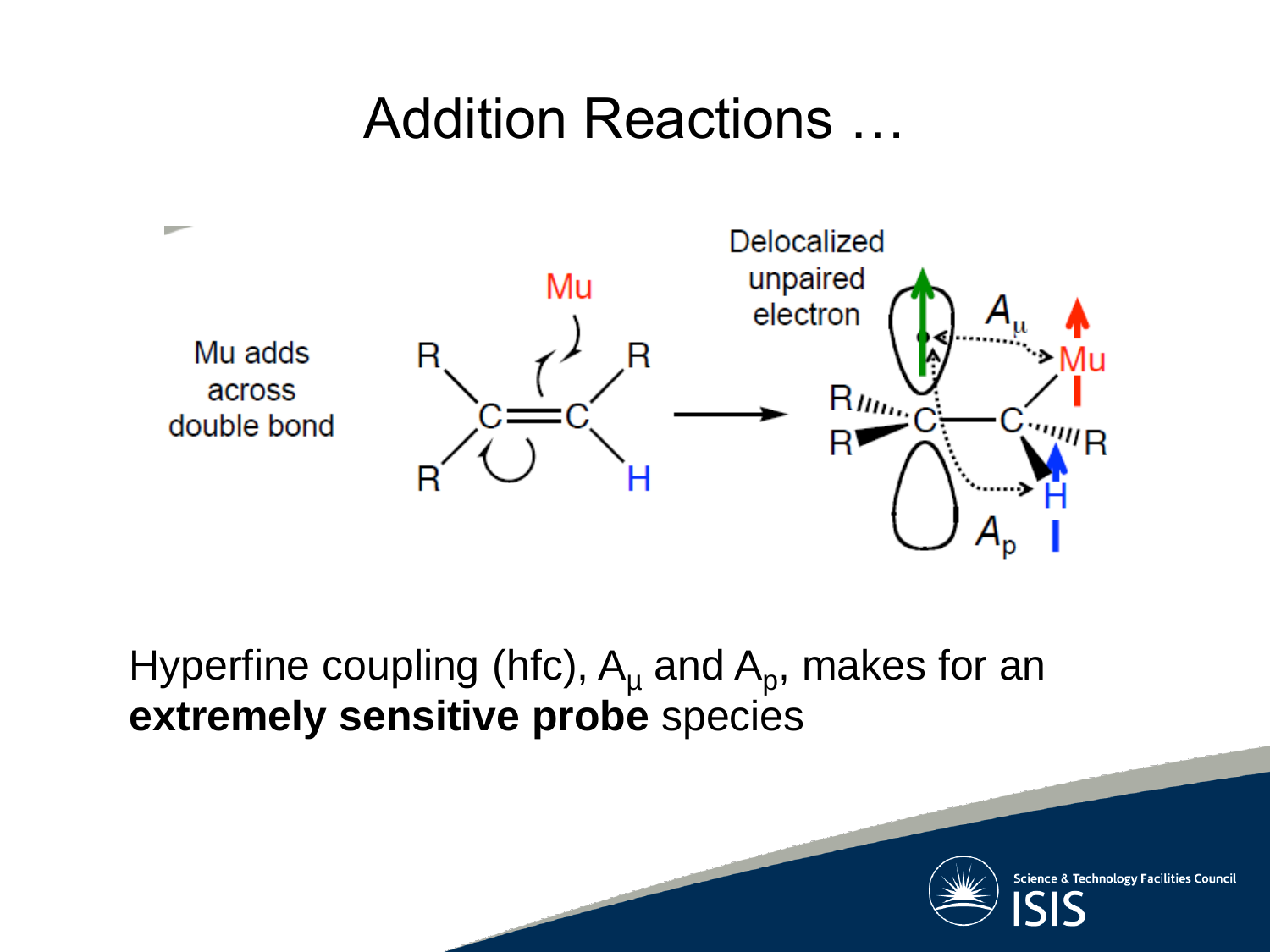#### What we might learn?



Reaction Rates Molecular structure Molecular dynamics Molecular environment

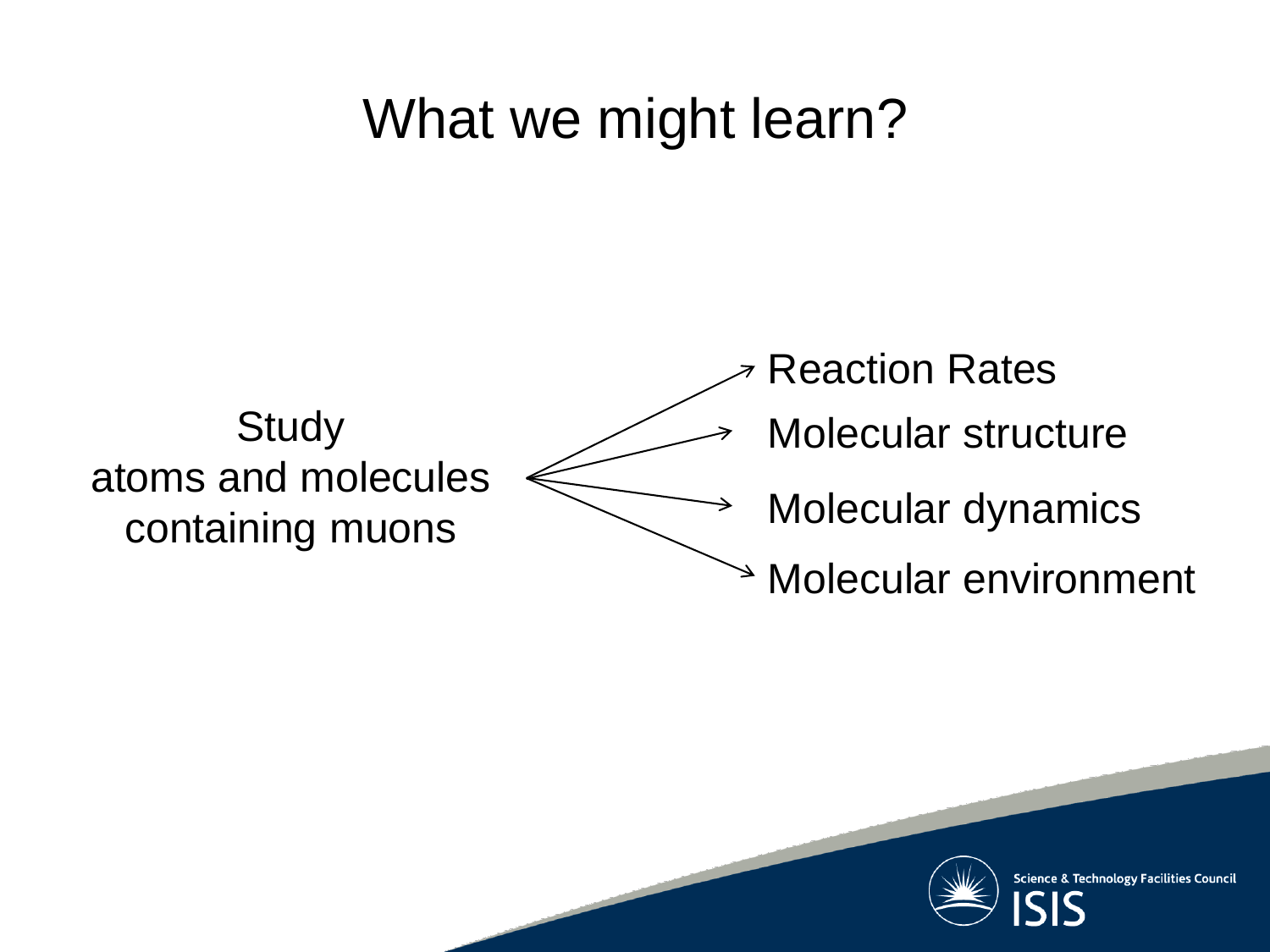#### Reaction Kinetics …

Reaction rate constants,  $k_{M,U}$ , Activation energy, E<sub>a</sub>, can be investigated …



Example: formation of cyclohexadienyl radical

Isotope effects seen both in  $k_{M_U}$  and in  $E_a$ 

(Roduner *et al.* Ber. Bunsenges. Phys. Chem. 1990, 94, 1224)

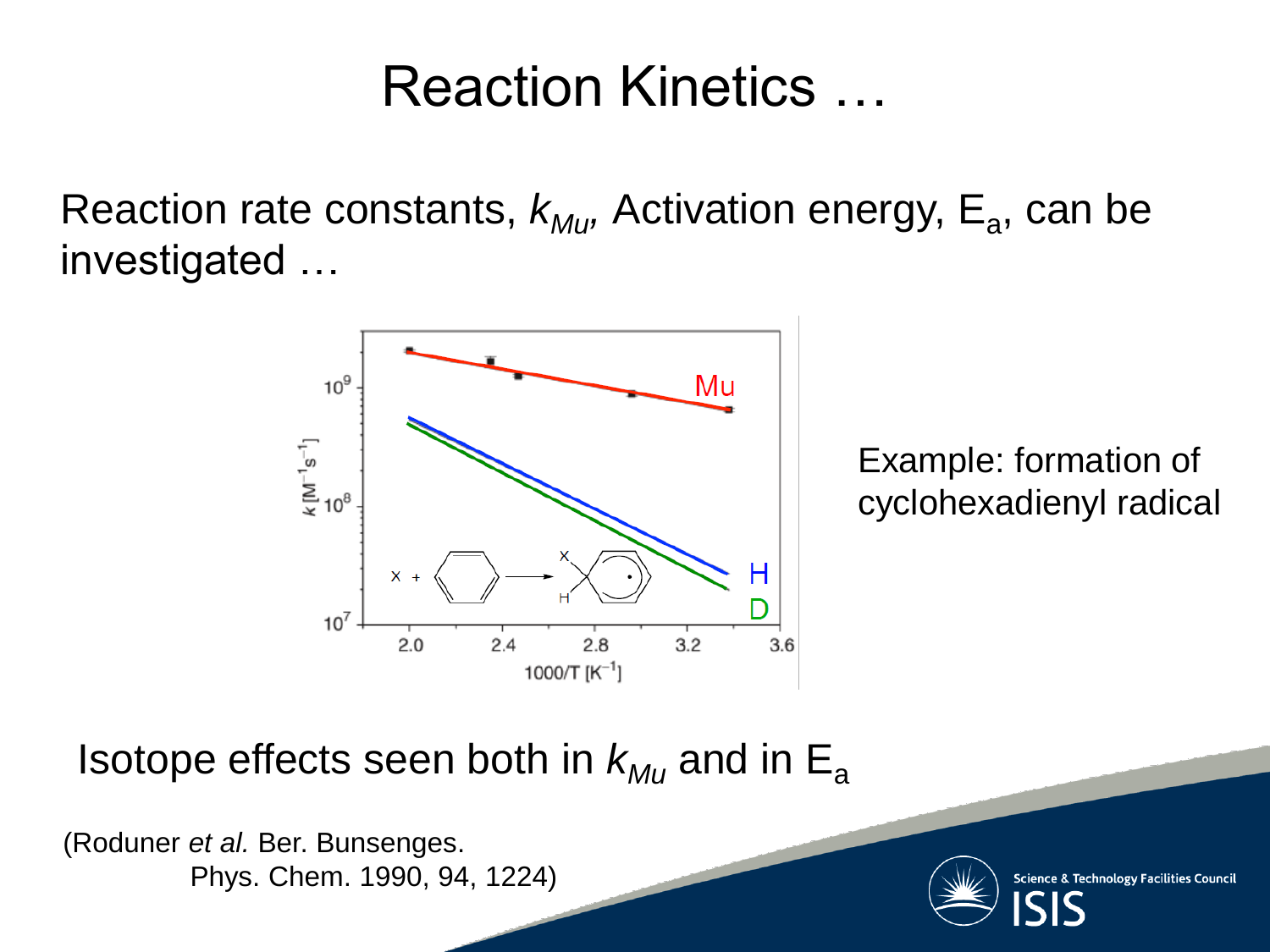#### Molecular Structure …

Muon Avoided Level Crossing allows investigation of unpaired spin density across the  $C_{60}$  molecule ...



Mu<sup>13</sup>C<sub>60</sub> Avoided Level Crossing Resonance

(Percival *et al.* Chem. Phys. Lett. 1995, 245, 90)

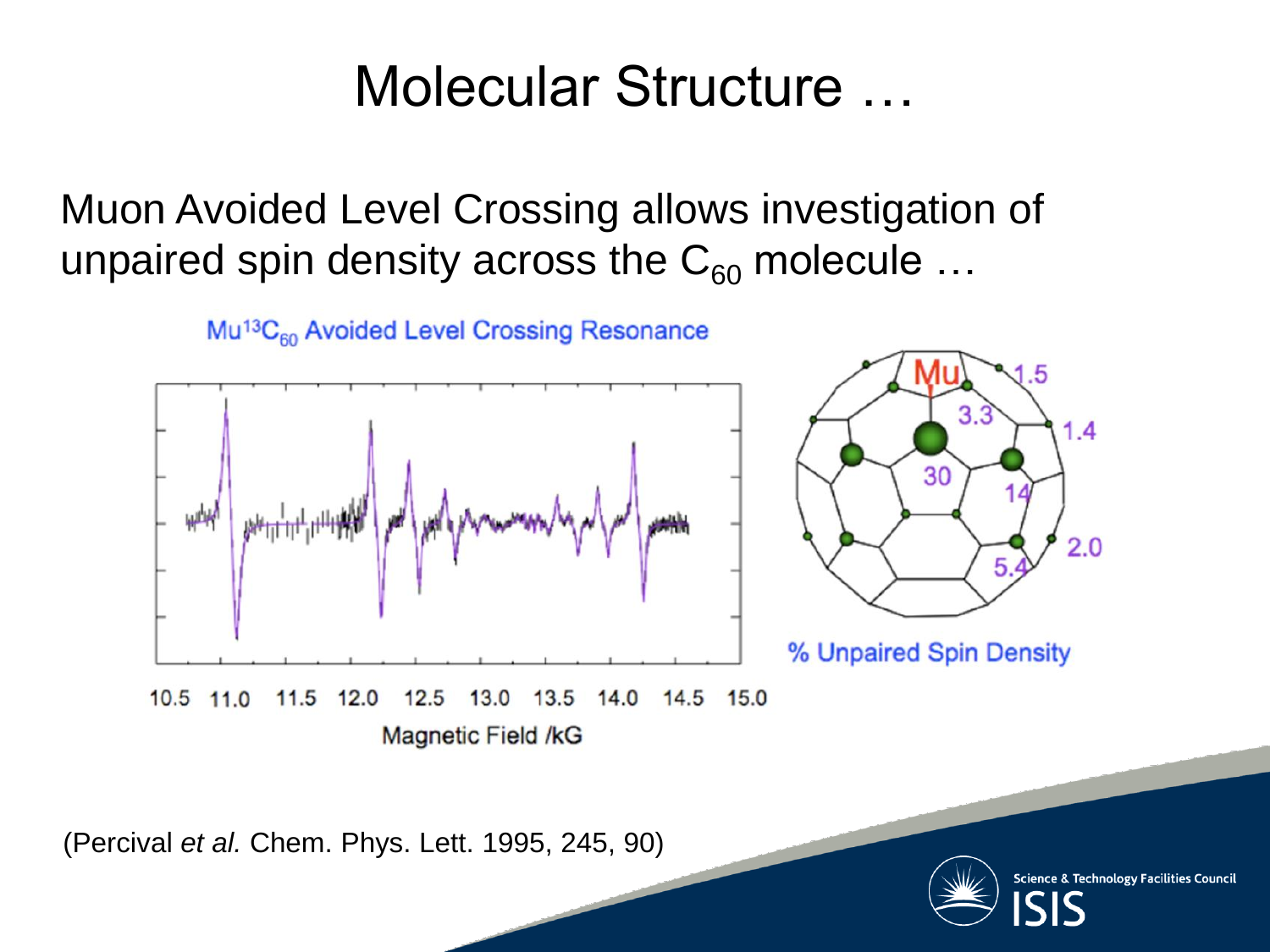### Molecular Dynamics …

The dynamics of molecules tagged with a muon (in this case Benzene in a zeolite cage) can be investigated …



J. Phys. Chem. A, Vol. 102, No. 39, 1998

Line shape reflects mode of reorientation

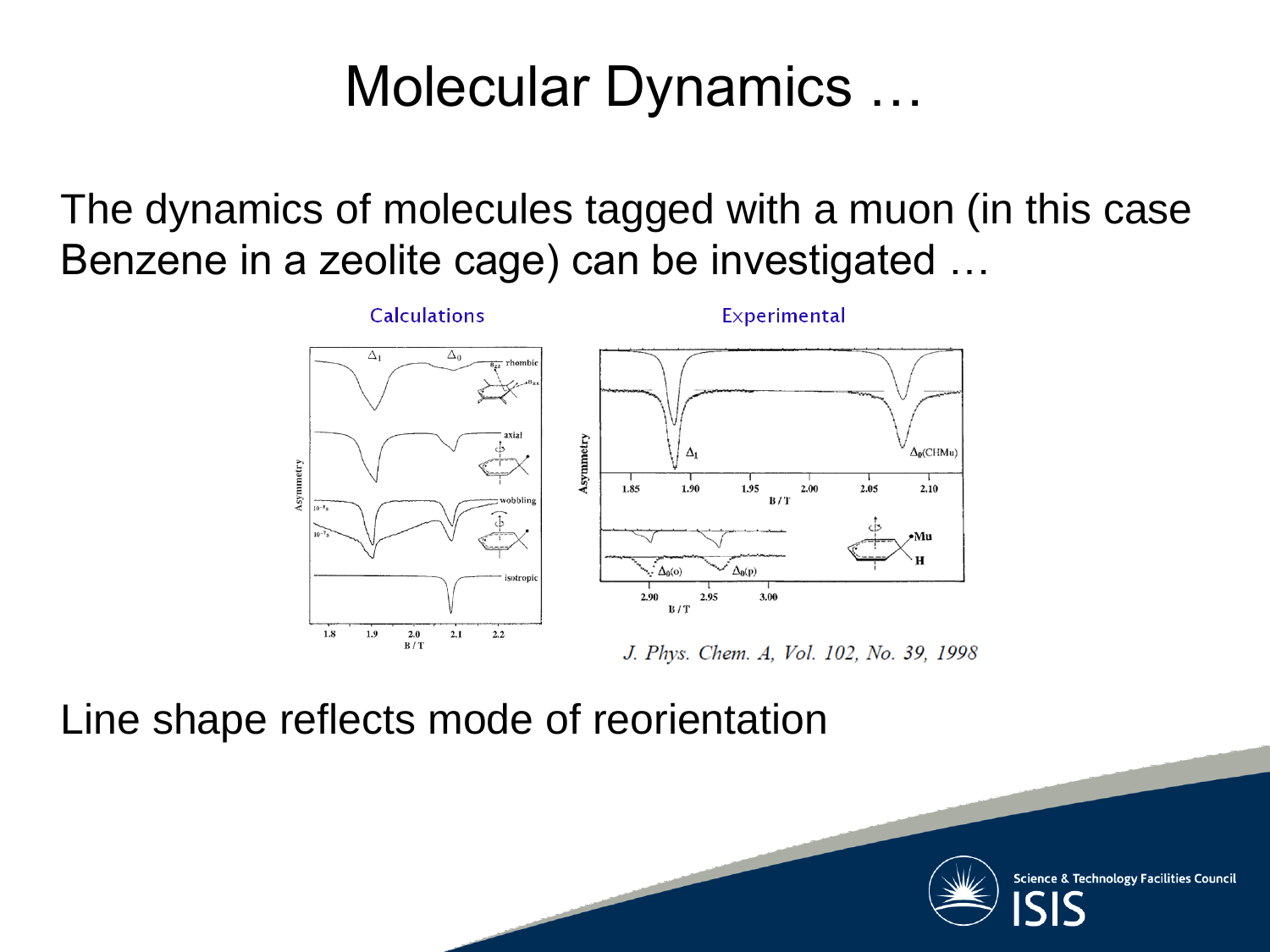### Molecular Environment …

Solvent effects can be investigated. In this case Benzene in dilute aqueous solutions has been studied …



Signal shift defines shift in hyperfine parameters

(McKenziel *et al.* J. Phys. Chem. B 2013, 117, 13614)